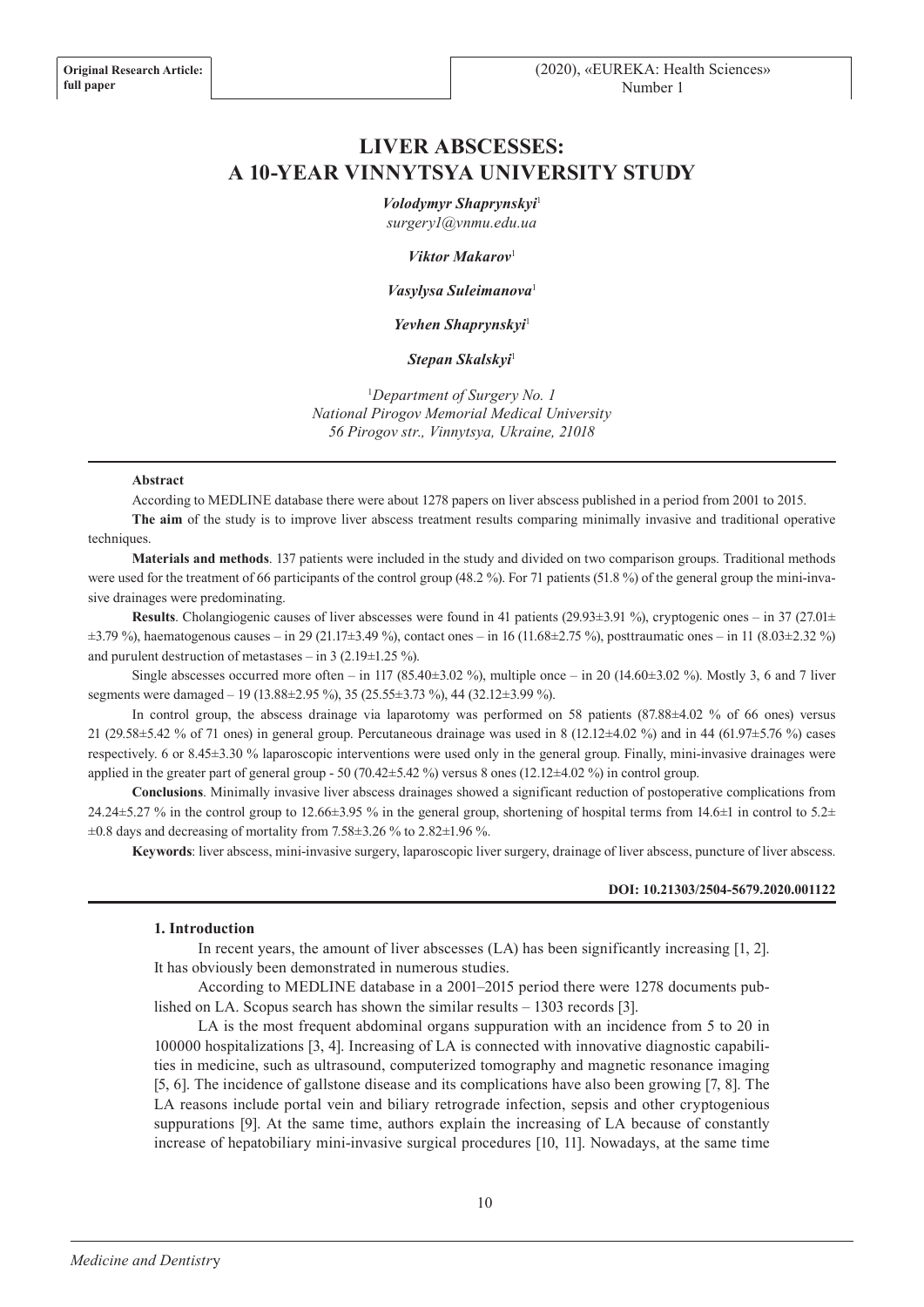there are changes in the sensitivity of LA microflora to antibacterial and antiseptic drugs and presence of many multiresistant germs [1, 10].

Mortality rate among the patients with LA is between 4.5 % to 31 %, but it is decreasing thanks to modern and timely diagnostic efficacy methods, effective antimicrobial agents and mini-invasive surgical procedures with ultrasound or computerized tomography guidance [12, 13]. In this article, we are presenting our 10-year treatment experience of LA.

**The aim of the work.** To improve treatment results of patients with liver abscesses admitted to Vinnytsya regional hospital comparing mini-invasive methods and traditional operative techniques.

# **2. Materials and methods**

This study was conducted at National Pirogov Memorial Medical University and Regional Clinical Hospital named after N. I. Pirogov, Vinnytsia, Ukraine from January 2008 to December 2018.

All 137 hospitalized patients with a confirmed LA diagnosis (based on clinical, laboratory-biochemical, radiological and instrumental presentations) were divided into two groups (general – 71 persons, operated from 2014 to 2018, and control – 66 ones, operated from 2008 to 2013). 66 patients of control group (48.2 %) were treated using traditional methods such as external drainage, fenestration, pericystectomy, segmental liver resection, hemigepatectomy. Among 71 patients (51.8 %) of general group, preference was given to mini-invasive surgical interventions. Invasive procedures included aspiration, percutaneous drainage and surgical interventions. Both groups were representative by gender, age, causes, localization of LA and women were dominating. The age of the patients ranged from 26 to 83 years, with the median age 59 years old.

Before entering the patient in the study protocol, a written voluntary agreement to participate in this study was obtained in accordance with the WMA Declaration of Helsinki – Ethical Principles for Medical Research Involving Human Subjects. The study protocol was approved by the Local Ethics Committee (LEC) of the Vinnytsya National Pirogov Memorial Medical University, protocol №8, dated 05.10.2017).

Most often, the disease occurred in middle-aged people and elderly (81.6 %) ones. Females accounted for 1.39 times more than males. Moreover, in the age over 60 years the incidence of LA among women was 1.2 times more frequent than among men. After 75 years, the LA incidence was approximately the same in both genders.

The duration of the disease, ranging from the appearance of the first clinical signs to the admission at a surgical hospital lasted from 4 days to 7 months. Patients with a disease period from 7 days to 1 month were predominant (62.1 % and 63.4 % in both groups). The 7-month period was established in 1 patient whose disease was recurrent.

Concomitant pathology was equally common in both groups and was presented in 117 (85.4 %) patients. Almost a half of patients had a combination of several diseases. Undoubtedly, comorbidities had a negative impact on the course of the essential disease.

# **3. Results**

The study of the LA causes showed that cholangiogenic causes of liver abscesses were found in 41 patients (29.93 $\pm$ 3.91 %), cryptogenic ones – in 37 (27.01 $\pm$ 3.79 %), hematogenous causes – in 29 (21.17±3.49 %), contact ones – in 16 (11.68±2.75 %), posttraumatic ones – in 11 (8.03±2.32 %) and purulent destruction of metastases – in 3 (2.19±1.25 %). The majority of patients with LA presented fever – 100 %, abdominal pain under the right rib arch 92.70±2.22 %, chills – 31.39±3.96 %, decrease appetite – 46.72±4.26 %, weight loss – 62.77±4.13 %, jaundice – 16.79±3.19 % cases.

Laboratory tests showed leukocytosis with shifting to the left, moderate anemia, increasing of SRI, hypoproteinemia, hyperbilirubinemia, increasing of liver enzymes as well as hypercoagulation.

The general condition of 87 (63.5 %) patients was severe  $-54.74\pm4.25$  % or extremely severe – 8.76 $\pm$ 2.42 %. The rest 50 patients (36.5 %) had the medium degree of severity – 29.20 $\pm$ 3.88 % or satisfactory condition  $-7.30\pm2.22$  %.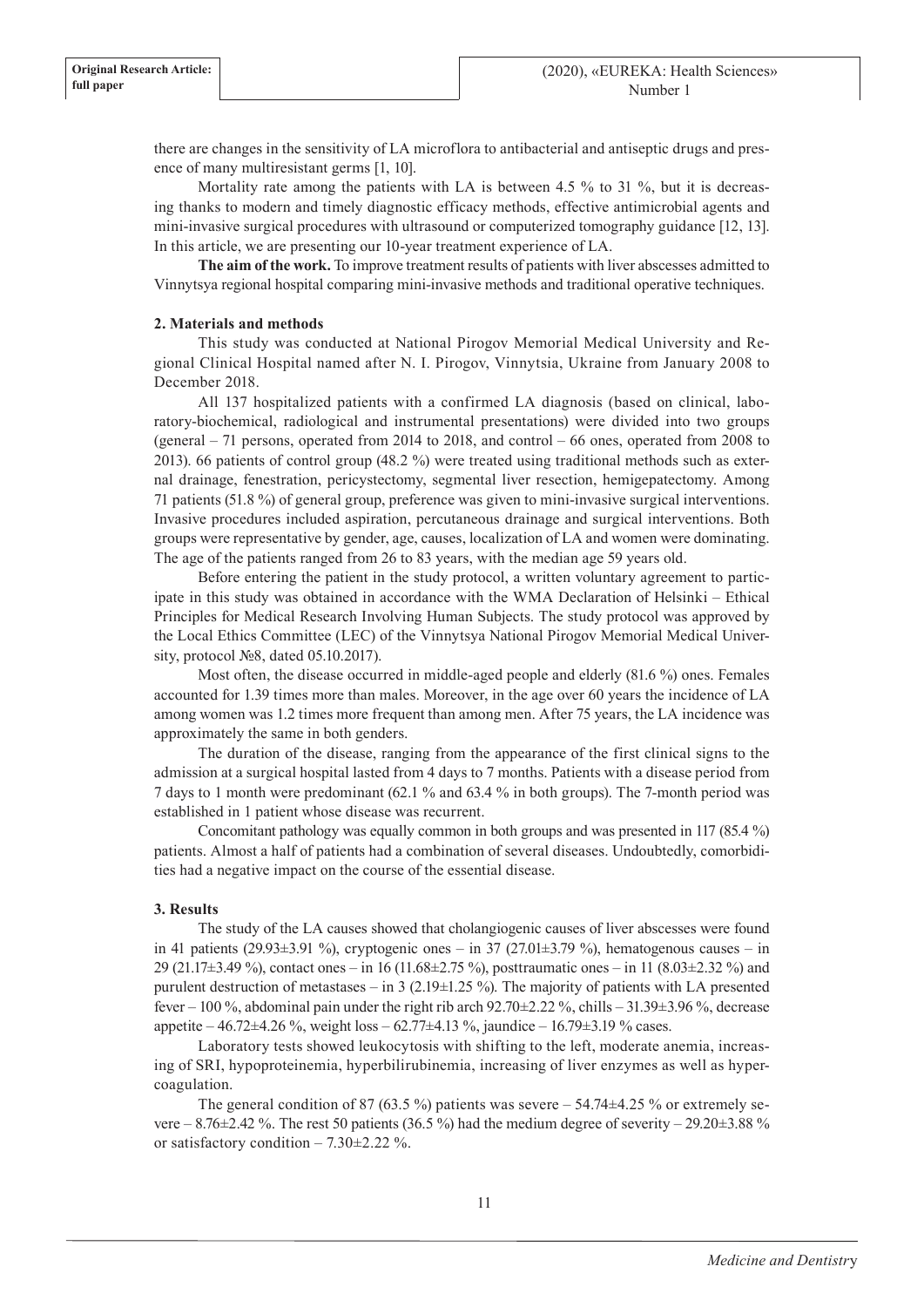LA were grouped as small ones ( $\leq$ 5 cm, n=57 or 41.61 $\pm$ 4.21 %), large abscesses (5 cm to 10 cm, n=72 or 52.55±4.27 %) and giant abscesses (>10 cm, n=8 or 5.84±2.00 %). The bigger size was taken into account in case of irregular LA border.

As a rule, LA affected almost all liver segments, though, the 3rd (13.88 $\pm$ 2.95 %), 6th (25.55 $\pm$  $\pm$ 3.73 %) and 7th segments (32.12 $\pm$ 3.99 %) were more often affected. 20 patients (14.60 $\pm$ 3.02 %) suffered from multiple LA in both liver lobes.

In both groups the volume of LA was from 10 to 200 ml. All patients were operated on as it is presented in **Table 1**.

## **Table 1**

| No. | Laparotomy open approaches                          |                  |                  | Percutaneous drainage              |                  |                  | Laparoscopic approaches            |                  |                  |
|-----|-----------------------------------------------------|------------------|------------------|------------------------------------|------------------|------------------|------------------------------------|------------------|------------------|
|     | Kind of<br>intervention                             | Control<br>group | General<br>group | Kind of<br>intervention            | Control<br>group | General<br>group | Kind of<br>intervention            | Control<br>group | General<br>group |
|     | External drainage                                   | 48               | 7                | Punction<br>needle aspi-<br>ration |                  | 6                | Punction<br>needle aspi-<br>ration |                  |                  |
|     | Fenestration                                        | 5                | 5                | Percutaneous<br>drainage           | 8                | 38               | External<br>drainage               |                  | 3                |
| 3   | Pericystectomy                                      | 2                | $\overline{4}$   |                                    |                  |                  | Fenestration                       |                  | $\mathfrak{D}$   |
| 4   | Resection of<br>multiple segments<br>with abscesses | $\overline{2}$   | 3                |                                    |                  |                  |                                    |                  |                  |
| 5   | Hemigepatectomy                                     |                  | 2                |                                    |                  |                  |                                    |                  |                  |
|     | $N = 137$                                           | 58               | 21               |                                    | 8                | 44               |                                    |                  | 6                |

The kinds of interventions in patients with LA

In control group, the operation of liver abscess drainage via laparotomy was performed in 58 cases (87.88±4.02 % of 66 patients) versus 21 (29.58±5.42 % of 71 patients) in the general group. Percutaneous drainage of abscesses – 8 (12.12±4.02 %) and 44 (61.97±5.76 %) respectively. Laparoscopic operations 6 or  $8.45\pm3.30$  % took place only in the general group and included external percutaneous drainage in 3 or 4.23±2.39 % cases, fenestration – in 2 or 2.82±1.41 %, puncture-needle aspiration in 1 or  $1.41\pm1.40$  %.

The complications were presented with suppuration of postoperative wound – 4 (6.06 $\pm$  $\pm 2.94$  %) in control group versus 1 (1,41 $\pm 1.40$  %) in general group, exudative pleuritis on the right – 4 (6.06±2.94 %) versus 3 (4,23±2.39 %), bile leakage – 2 (3.03±2.11 %) versus 2 (2.82±  $\pm 1.41$  %), pneumonia – 4 (6.06 $\pm 2.94$  %) versus 2 (2.82 $\pm 1.41$  %), early adhesive intestinal obstruction – 2 (3.03 $\pm$ 2.11 %) versus 1 (1,41 $\pm$ 1.40 %) respectively. The length of hospital stay was also reduced from  $14.6 \pm 1$  in control to  $5.2 \pm 0.8$  days in general group (p<0.05).

7 (5.1 %) patients died – 5 or 7.58±3.26 % in control and 2 or 2.82±1.96 % in general group  $(p<0.05)$ .

### **4. Discussion**

Nowadays there are no well established guidelines for treatment of patients with LA. According to recent LA studies, different authors present different treatment approaches. Recent articles have offered puncture needle aspiration as a first-line approach because it is simple, comfortable and cheap [8, 14]. Ultrasound-guided needle aspiration of LA followed by pipe drainage is safe and shows good treatment results [15, 16]. In our opinion, percutaneous drainage is a more effective and curable method for LA, particularly when its sizes exceed 5 cm in diameter. It has been proved by some authors who reported that being larger than 5 cm LA had a higher rate of curative affec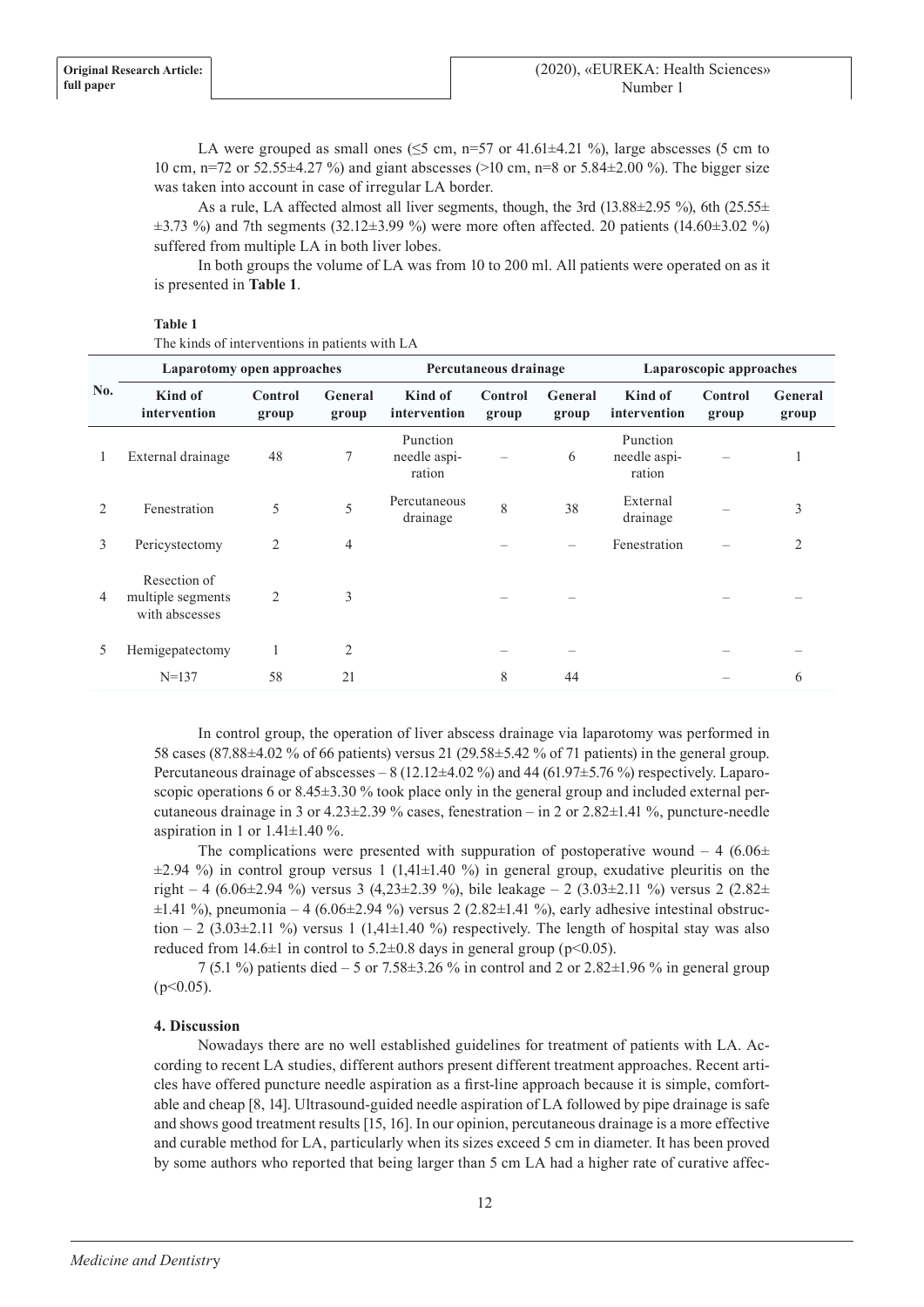tion if it is treated with antibiotics only [17]. Other scientists wrote that bigger part of their patients with LA (47 %) were subjected to a percutaneous drainage or were treated using open drainage (34 %) [18]. Recent research (2016) has reported about conservative antibiotics treatment of patients with LA in 28 % cases, 39.3 % patients received percutaneous drainage and 32.7 % underwent surgical incision and drainage [9]. Other publication also said about antibiotic therapy alone for the treatment of multiple hepatic abscesses [19]. Instead, our results have shown no one patient with only antibiotics, the amount of LA percutaneous drainage reached 62 % with decreasing of open surgical operations. Our mind is divided by many authors who supported the fact that only aggressive operative techniques should be received as more effective ones [12, 20]. We want to emphasize that using of laparoscopic approaches for LA in our study showed good results without postoperative complications or mortality.

**The limitations of the research.** The study included all patients older than 18 years old with the diagnosis of LA from January 2008 to December 2018. The diagnosis of LA confirmed through ultrasound investigation and clinical picture.

**The further research** plan includes the study of widening the indications for percutaneous drainage with ultrasound and CT support to develop effective guidelines for LA.

# **5. Conclusions**

The minimally invasive surgical drainage techniques in patients with LA significantly reduced ( $p<0.05$ ) the number of postoperative complications from 24.24±5.27 % in the control group to 12.66±3.95 % in the general group, shortening of inpatient terms from 14.6±1 in the control group to  $5.2\pm0.8$  days in the general group and decreasing of mortality rate from 7.58 $\pm3.26$  % to 2.82±1.96 % respectively.

The using of laparoscopic approaches for LA showed good results without postoperative complications or mortality.

# **Conflict of interest**

There is no conflict of interest.

### **References**

- [1] Premathilake, P. N. S., Kularatne, W. K. S., Jayathilake, J. P. K., Senadhira, S. D. N. (2018). Klebsiella pneumoniae liver abscess: a case report. Journal of Medical Case Reports, 12(1). doi: http://doi.org/10.1186/s13256-018-1924-4
- [2] Serraino, C., Elia, C., Bracco, C., Rinaldi, G., Pomero, F., Silvestri, A. et. al. (2018). Characteristics and management of pyogenic liver abscess. Medicine, 97 (19), e0628. doi:10.1097/md.0000000000010628
- [3] González-Alcaide, G., Peris, J., Ramos, J. M. (2017). Areas of research and clinical approaches to the study of liver abscess. World Journal of Gastroenterology, 23 (2), 357. doi: http://doi.org/10.3748/wjg.v23.i2.357
- [4] Czerwonko, M. E., Huespe, P., Bertone, S., Pellegrini, P., Mazza, O., Pekolj, J. et. al. (2016). Pyogenic liver abscess: current status and predictive factors for recurrence and mortality of first episodes. HPB, 18 (12), 1023–1030. doi: http://doi.org/10.1016/ j.hpb.2016.09.001
- [5] Lin, A. C.-M., Yeh, D. Y., Hsu, Y.-H., Wu, C.-C., Chang, H., Jang, T.-N., Huang, C.-H. (2009). Diagnosis of pyogenic liver abscess by abdominal ultrasonography in the emergency department. Emergency Medicine Journal, 26 (4), 273–275. doi: http:// doi.org/10.1136/emj.2007.049254
- [6] Zerem, E., Hadzic, A. (2007). Sonographically Guided Percutaneous Catheter Drainage Versus Needle Aspiration in the Management of Pyogenic Liver Abscess. American Journal of Roentgenology, 189 (3), W138–W142. doi: http://doi.org/10.2214/ ajr.07.2173
- [7] Yoon, J. H., Kim, Y. J., Kim, S. I. (2019). Prognosis of liver abscess with no identified organism. BMC Infectious Diseases, 19 (1). doi: http://doi.org/10.1186/s12879-019-4131-z
- [8] Cai, Y.-L., Xiong, X.-Z., Lu, J., Cheng, Y., Yang, C., Lin, Y.-X. et. al. (2015). Percutaneous needle aspiration versus catheter drainage in the management of liver abscess: a systematic review and meta-analysis. HPB, 17 (3), 195–201. doi: http://doi.org/ 10.1111/hpb.12332
- [9] Du, Z.-Q., Zhang, L.-N., Lu, Q., Ren, Y.-F., Lv, Y., Liu, X.-M., Zhang, X.-F. (2016). Clinical Charateristics and Outcome of Pyogenic Liver Abscess with Different Size: 15-Year Experience from a Single Center. Scientific Reports, 6 (1). doi: http:// doi.org/10.1038/srep35890